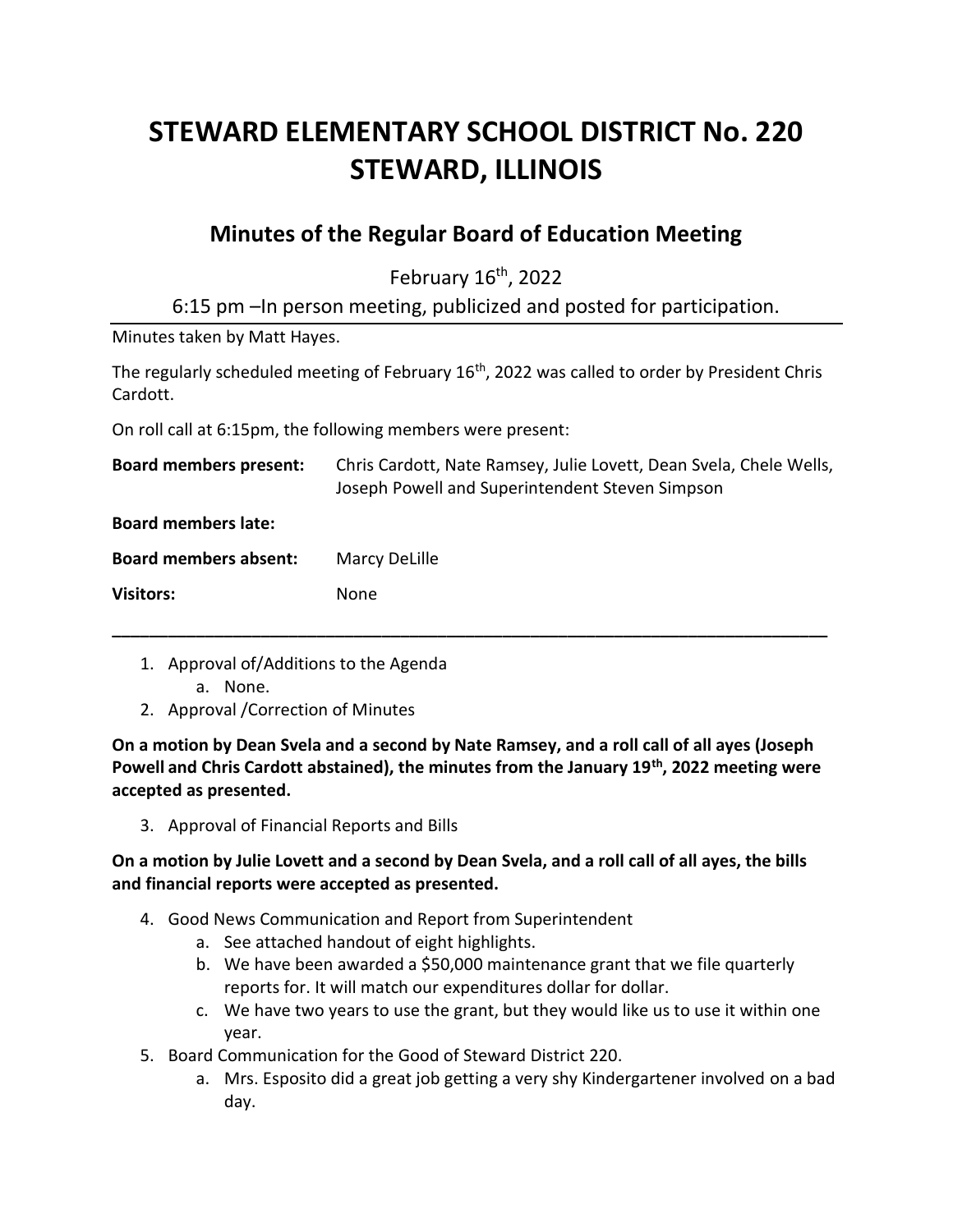- b. Good feedback about the communication from Superintendent Steven Simpson about how we are handling COVID.
- 6. Recognition and Comments from Employees and the public.
	- a. None

# **Old Business**

- 7. Report of Conor O'Rorke Drive Through and Blood Drive
	- a. None
- 8. COVID Mitigation Strategies
	- a. Local control will be returned to us eventually about wearing masks and we will have to be prepared for that.
	- b. School that are mask optional are keeping social distancing in place.
	- c. Insurance companies are looking to see if we have a logical reason based on medical metrics when we make a decision on going mask optional.
	- d. We will keep this on our agenda for next month's meeting.
- 9. Staff Handbook Update on Attorney Review
	- a. The attorney sent us a 29-page document.
	- b. Superintendent Steven Simpson suggested that he send out part of the attorney's recommendations, have a discussion at the next meeting, then gather the faculty to talk about it.
	- c. The goal is to have something ready for the start of the FY23 school year.
- 10. Buildings and Grounds
	- a. Locks/Scanners/Security/Usage
		- i. \$1,500-\$1,800 per door for a card scanner.
		- ii. If we had the same scan machine as other schools in the area, the police could add our school to their existing cards.
		- iii. Proposal for scanners to be presented at the next meeting.
	- b. Gymnasium Project(s)
		- i. Gymnasium projects are not currently in the grant but could be written into it.
		- ii. No new quotes have been presented for the gym mats.

#### **New Business**

- 11. PRESS Policy Update (and planning for future meetings)
	- a. Second Reading of Selected PRESS Policies 2:220-E9 (p.1 of 144) through 5:60-E2 (pp. 89 of 144)
	- b. Corrections were proposed.
	- c. Adoption of Selected Policies 2:220-E9 through 5:60-E2; pp. 1-89

**On a motion by Julie Lovett and a second by Dean Svela, and a roll call of all ayes, the selected PRESS Policies 2:220-E9 (p.1 of 144) through 5:60-E2 (pp. 89 of 144) with corrections was approved.**